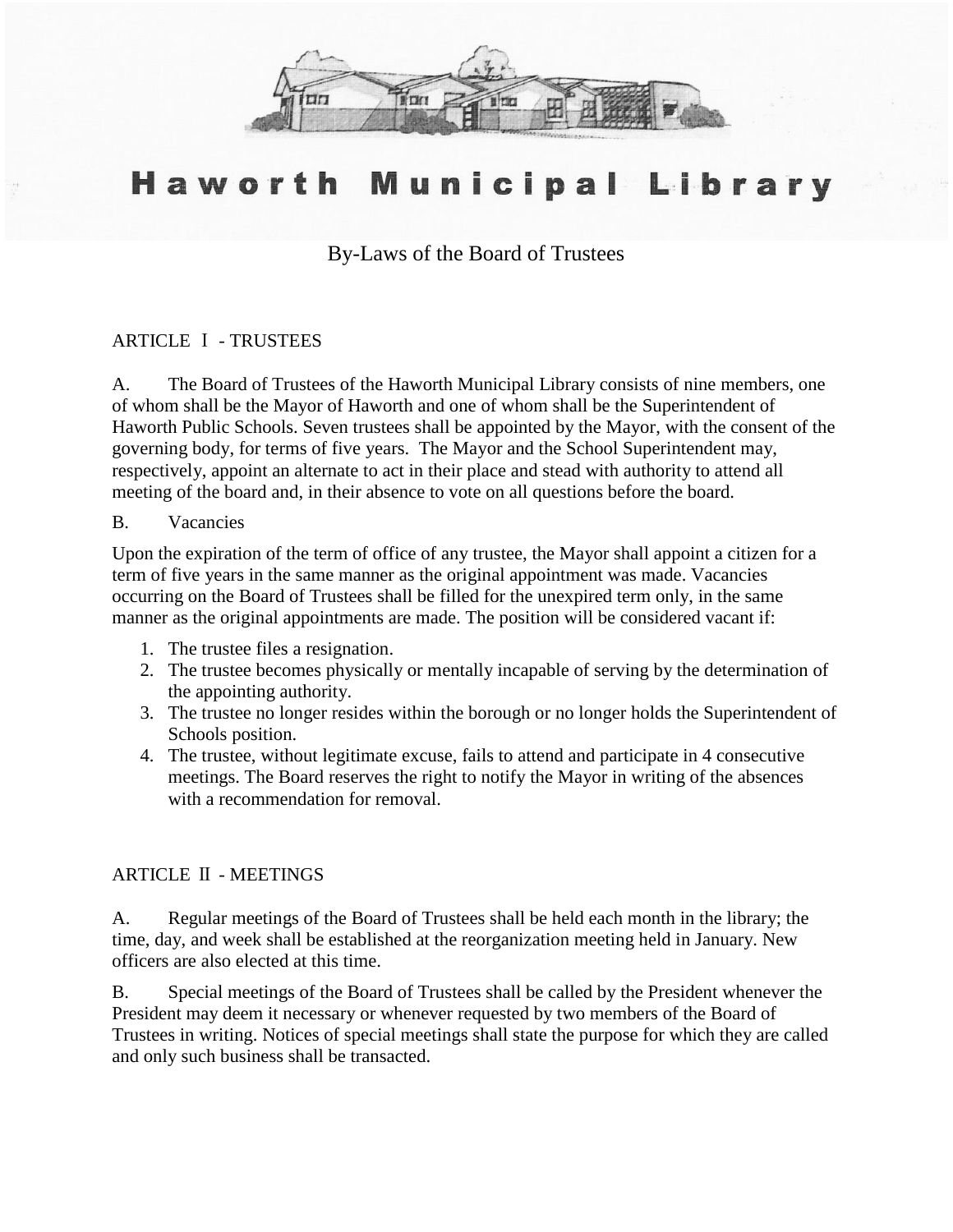C. All meetings shall be open to the public. Proper notification of all meetings, in compliance with the Open Meeting Law, Public Law - 1975, Chapter 231 (known as the Sunshine Law) shall be made to the public.

D. Five members of the Board of Trustees shall constitute a quorum.

E. Robert's Rules of Order shall be used to conduct the meetings.

# ARTICLE Ⅲ - OFFICERS

A. The officers shall consist of a President, a Vice-President, a Treasurer and a Secretary who shall be elected at the reorganization meeting by the Board of Trustees from among its own members. The length of office is two years. Any vacancy in office shall be filled by the Board by election at its next meeting for the unexpired term of the vacant office except in the Office of President, which shall be filled by the Vice-President. A new Vice-President shall be elected at the next regular meeting after the vacancy occurs.

B. The President shall preside at meetings of the Board and perform such other duties as generally pertain to that office, or such as shall be delegated to the President by the Board. The President shall be, ex-officio, a member of all standing committees.

C. The Vice-President shall preside at all meetings in the absence of the President, and shall perform such other duties as shall be delegated by the Board.

D. The Treasurer shall keep all the accounts of the Board. The Treasurer shall approve all bills after they have been checked by the Librarian. The Treasurer shall produce all the records whenever so directed by the Board.

E. In the absence of the Treasurer, the President shall exercise the functions of the Treasurer.

F. The Secretary shall keep a record of the attendance at all meetings of the Board; The Secretary shall keep a record of the official actions of the Board, which must be signed. The Secretary shall give due notice of all meetings, and shall perform such other duties as may properly belong to the office or may be delegated to the office by the President or by action of the Board. The Secretary shall soon after each regular meeting of the Board, provide each member with a typed and signed copy of the minutes. The Secretary shall provide the Borough Administrator a copy of the minutes.

# ARTICLE Ⅳ - ORDER OF BUSINESS AT ALL REGULAR MEETINGS

A. The order of business for regular meetings shall include, but not limited to, the following items which shall be covered in the sequence shown so far as circumstances will permit:

- 1. Call to order.
- 2. Welcome to visitors.
- 3. Approval of minutes of prior meeting(s).
- 4. Report of the Treasurer.
- 5. Report of the Librarian.